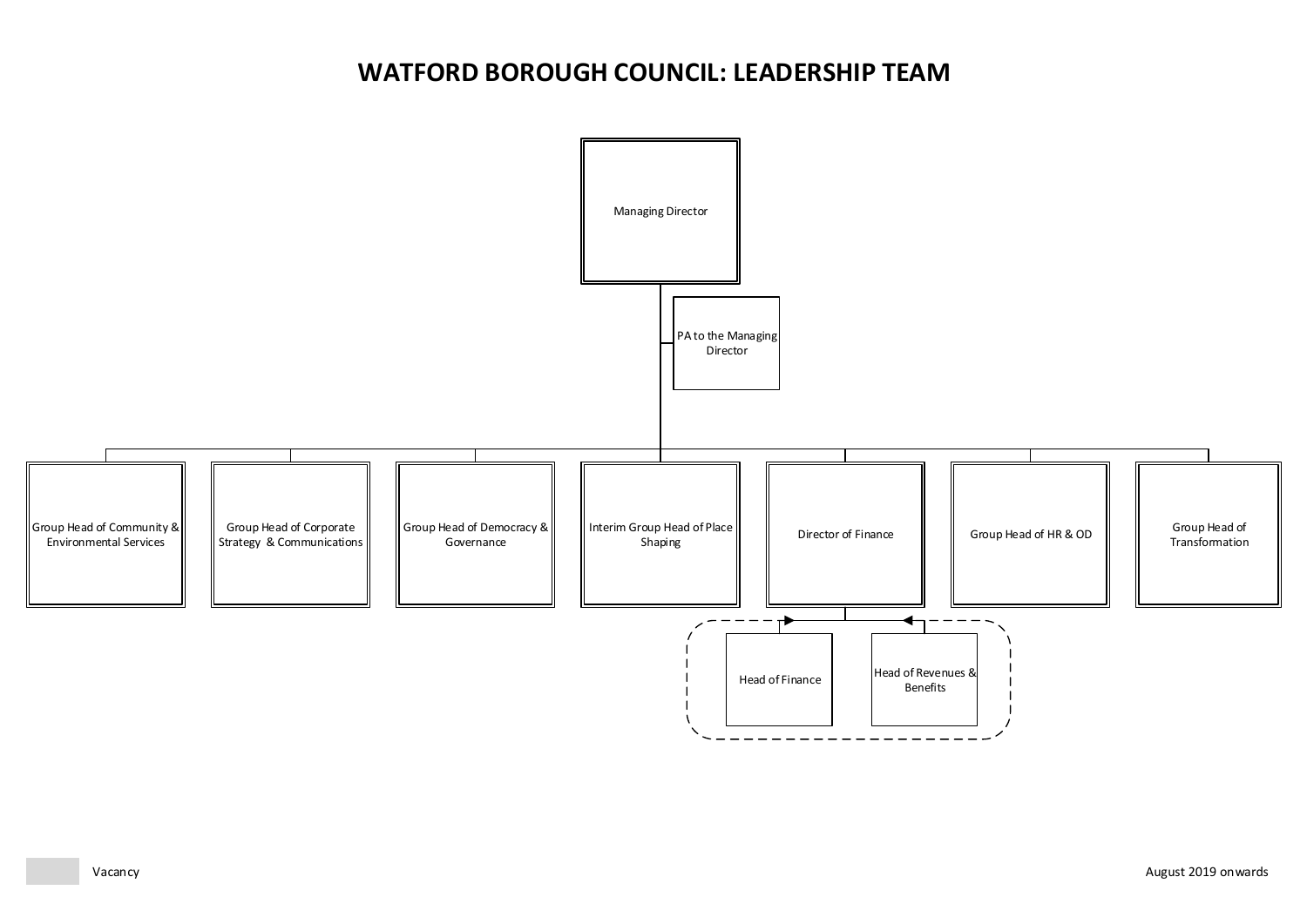# **PLACE SHAPING & CORPORATE PERFORMANCE - OVERVIEW**

<span id="page-1-6"></span><span id="page-1-5"></span><span id="page-1-4"></span><span id="page-1-3"></span><span id="page-1-2"></span><span id="page-1-1"></span><span id="page-1-0"></span>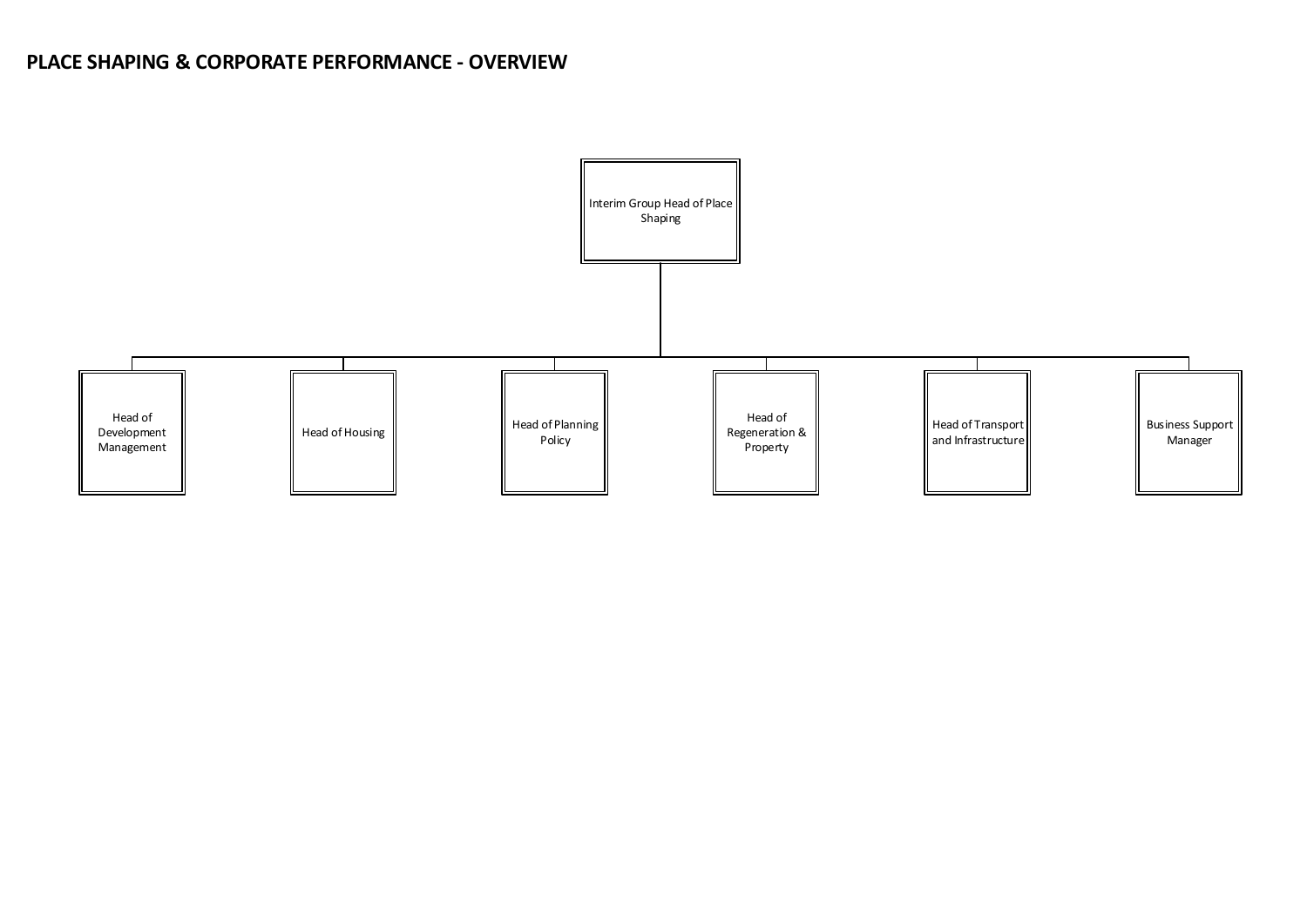# **PLACE SHAPING & CORPORATE PERFORMANCE: DEVELOPMENT MANAGEMENT**

<span id="page-2-0"></span>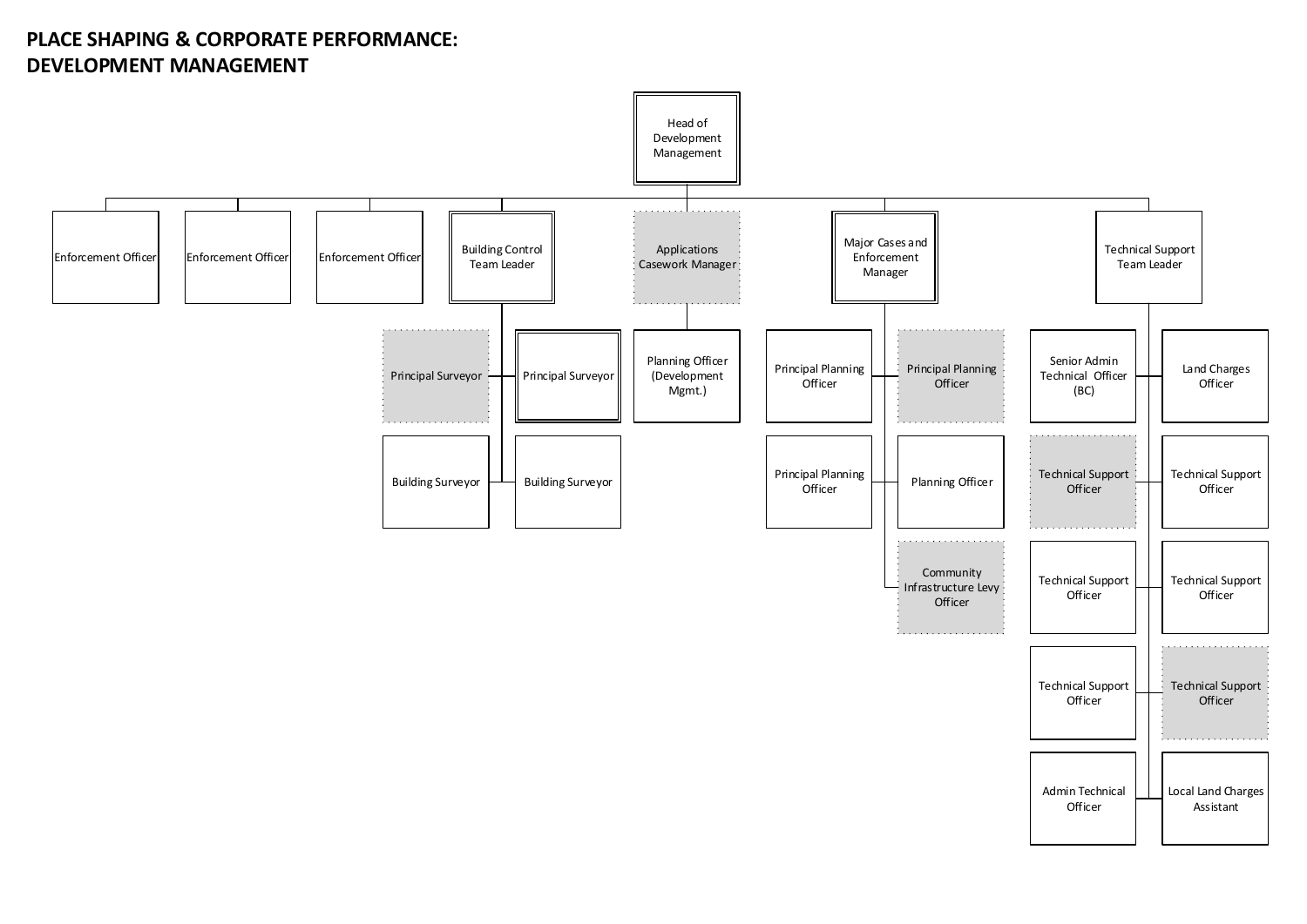<span id="page-3-0"></span>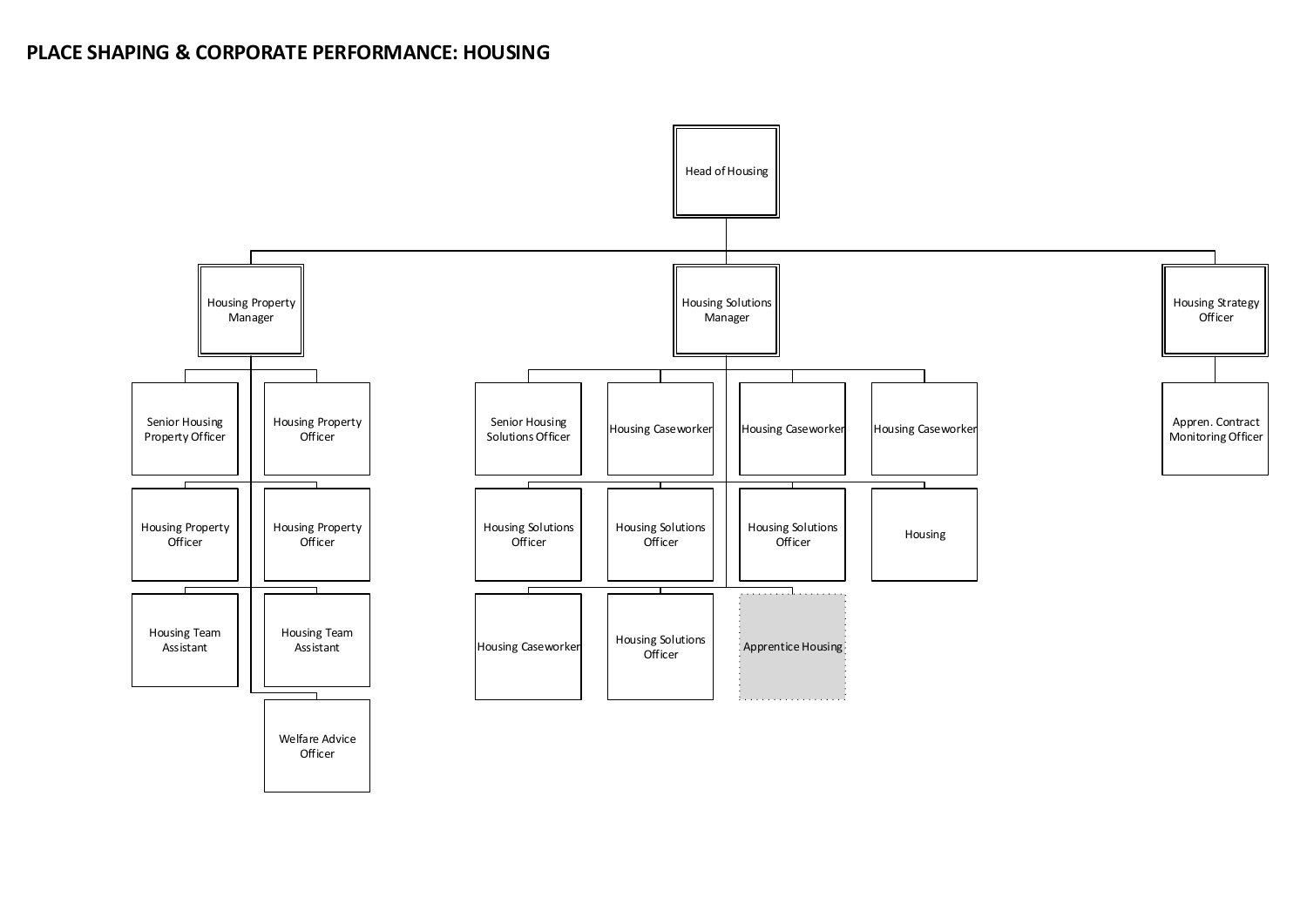# **PLACE SHAPING & CORPORATE PERFORMANCE: PLANNING POLICY**

<span id="page-4-0"></span>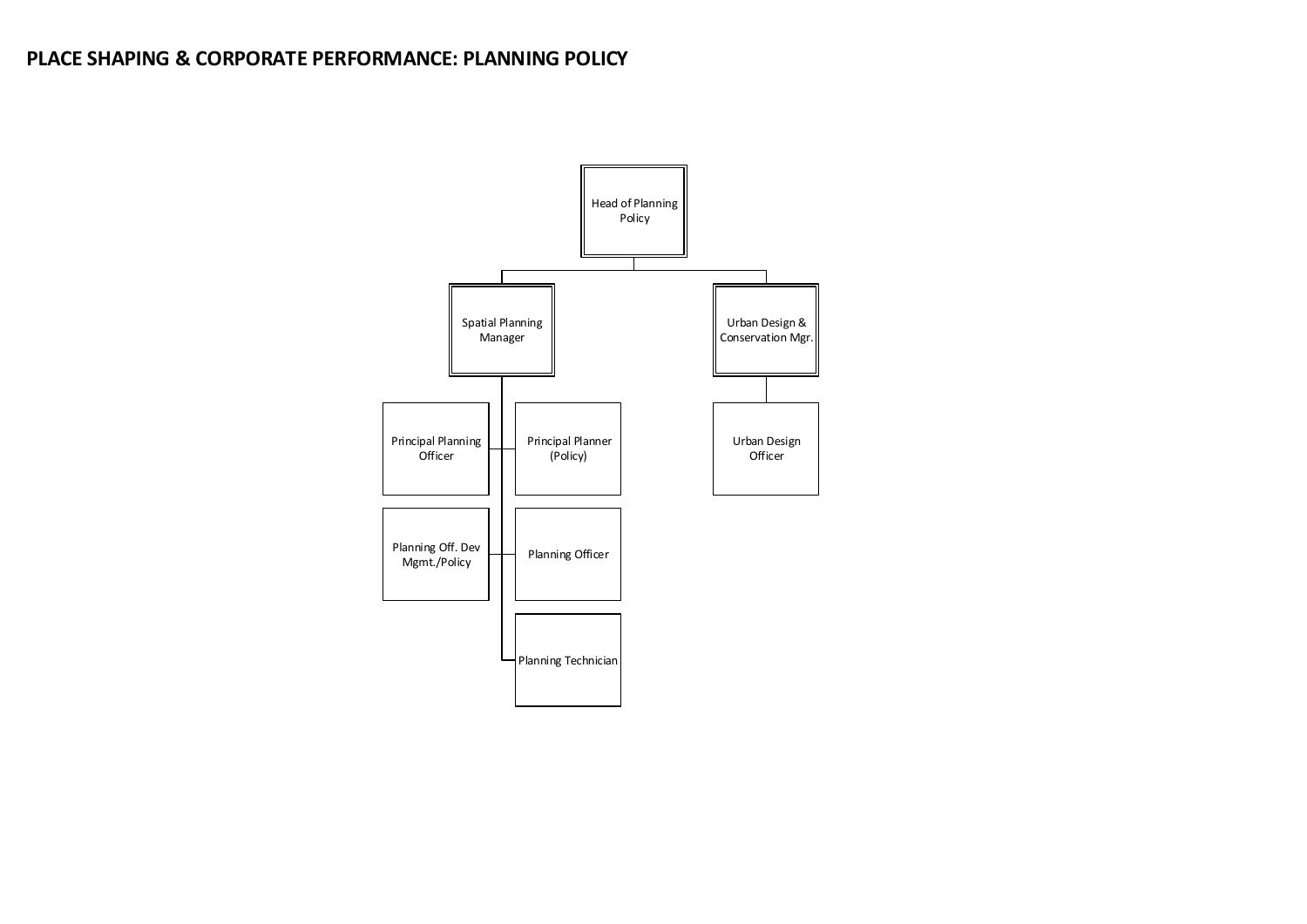## **PLACE SHAPING & CORPORATE PERFORMANCE: REGENERATION & PROPERTY**

<span id="page-5-0"></span>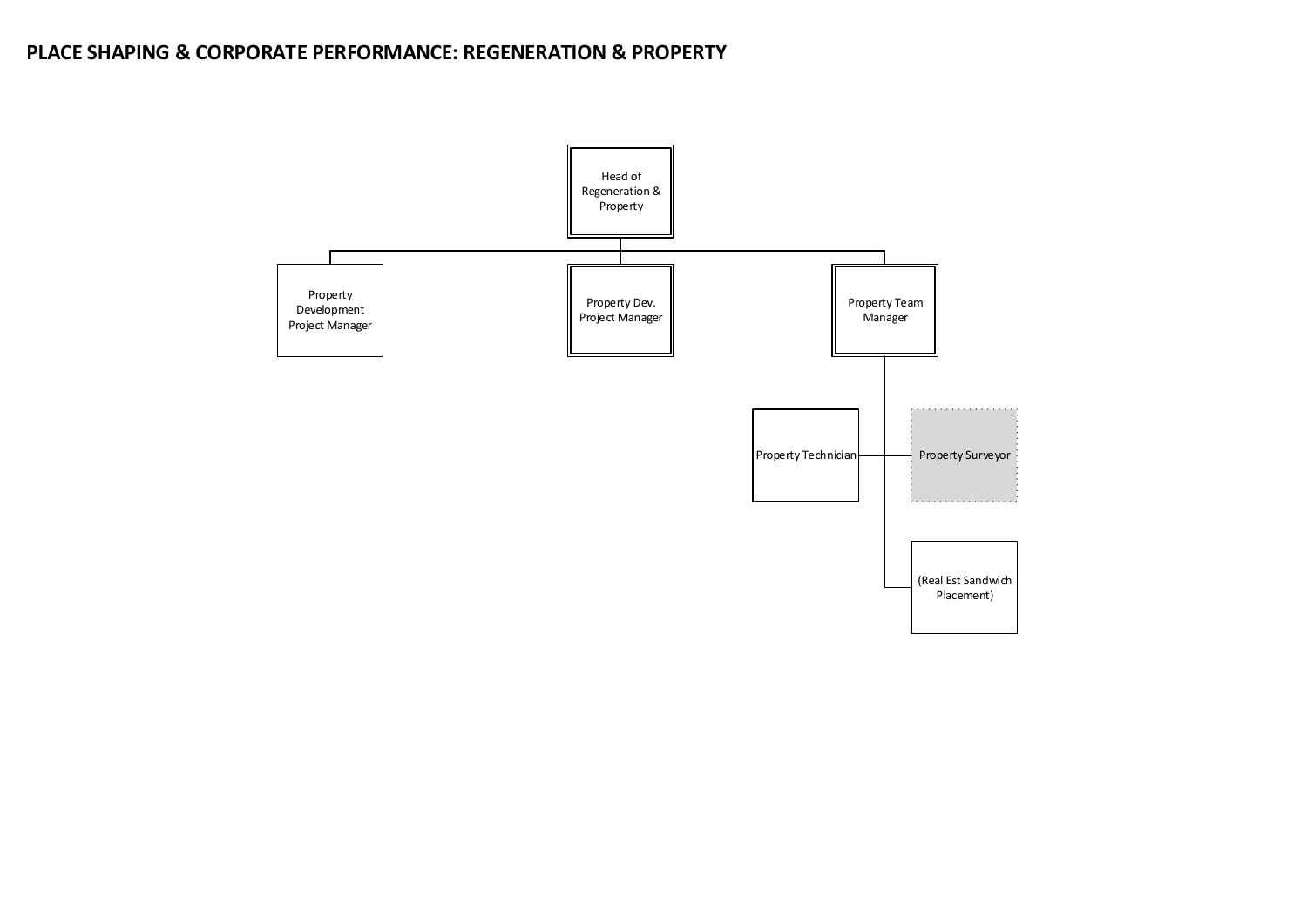### **PLACE SHAPING & CORPORATE PERFORMANCE: TRANSPORT & INFRASTRUCTURE**

<span id="page-6-0"></span>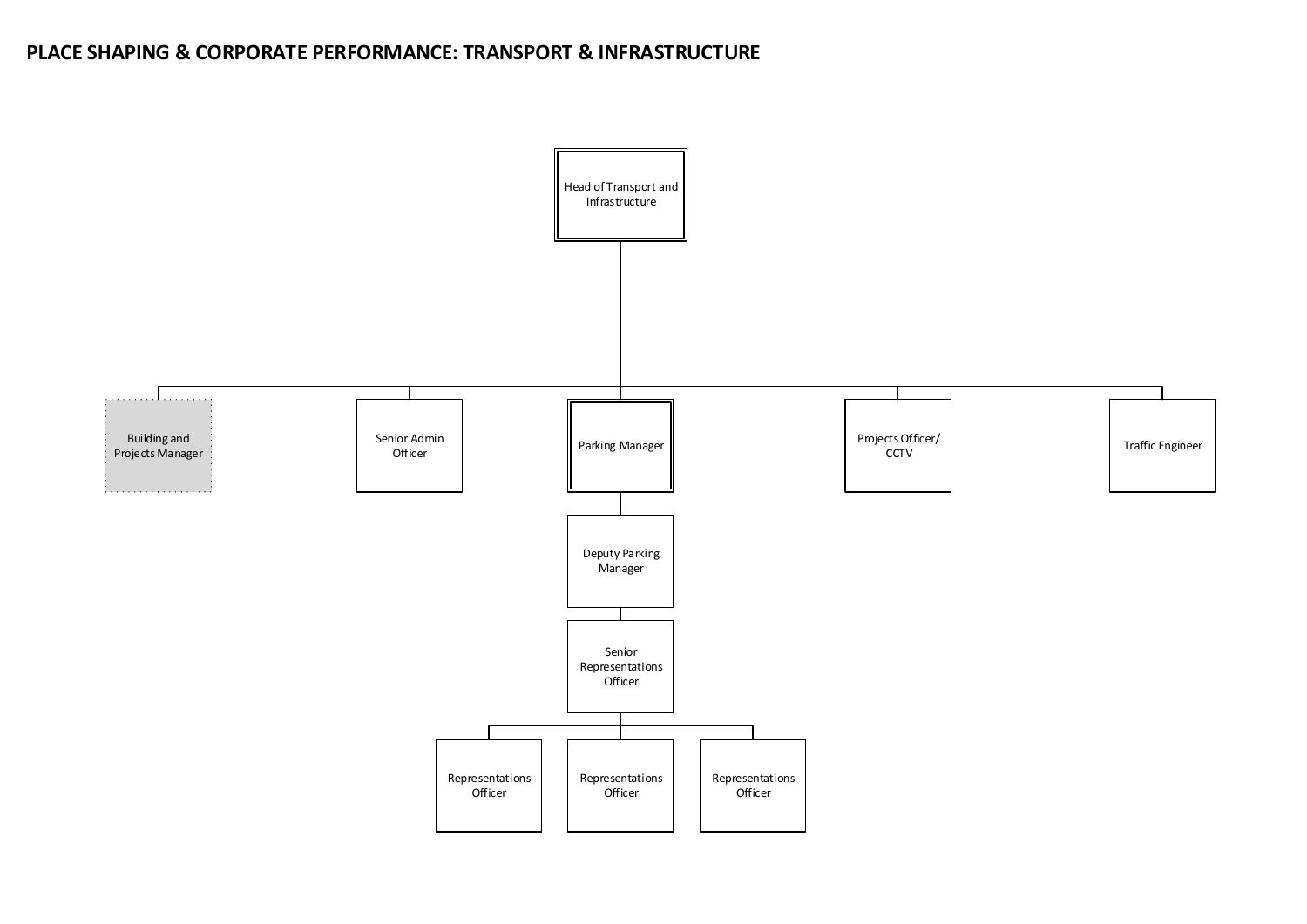<span id="page-7-4"></span><span id="page-7-3"></span><span id="page-7-2"></span><span id="page-7-1"></span><span id="page-7-0"></span>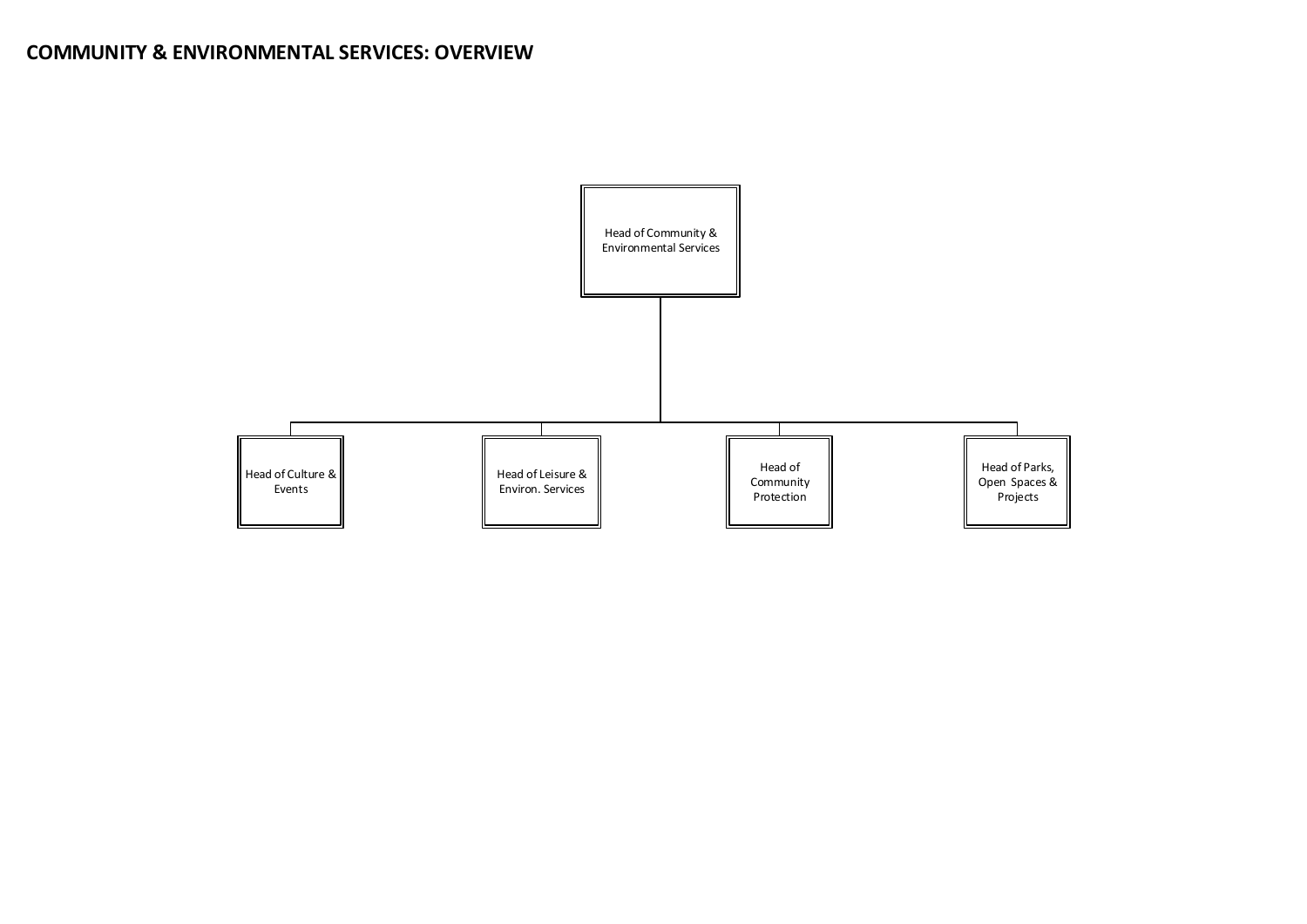# **COMMUNITY**  ` **& ENVIRONMENTAL SERVICES: CULTURE & PLAY**

<span id="page-8-0"></span>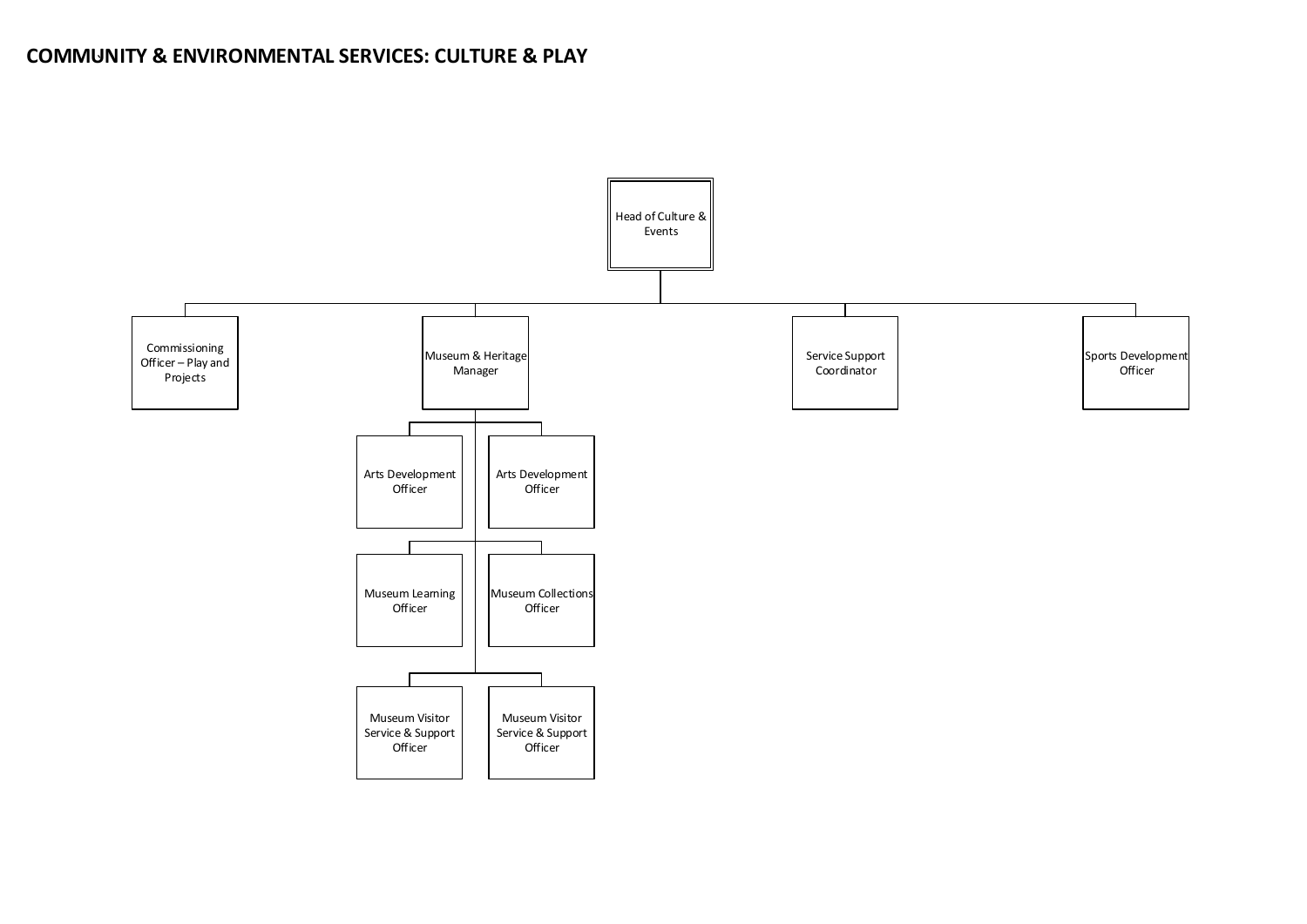<span id="page-9-0"></span>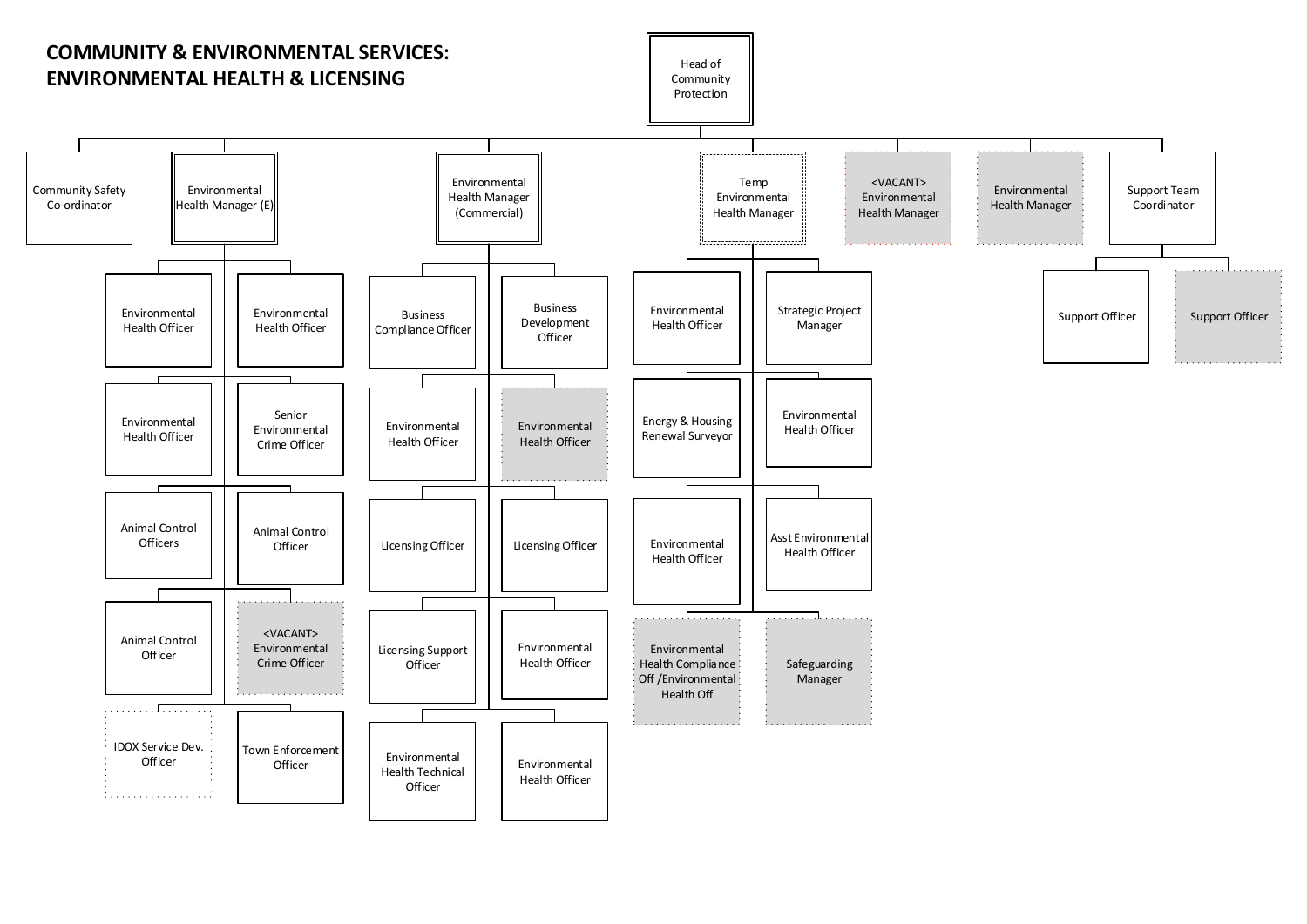## **COMMUNITY & ENVIRONMENTAL SERVICES: LEISURE & COMMUNITY**

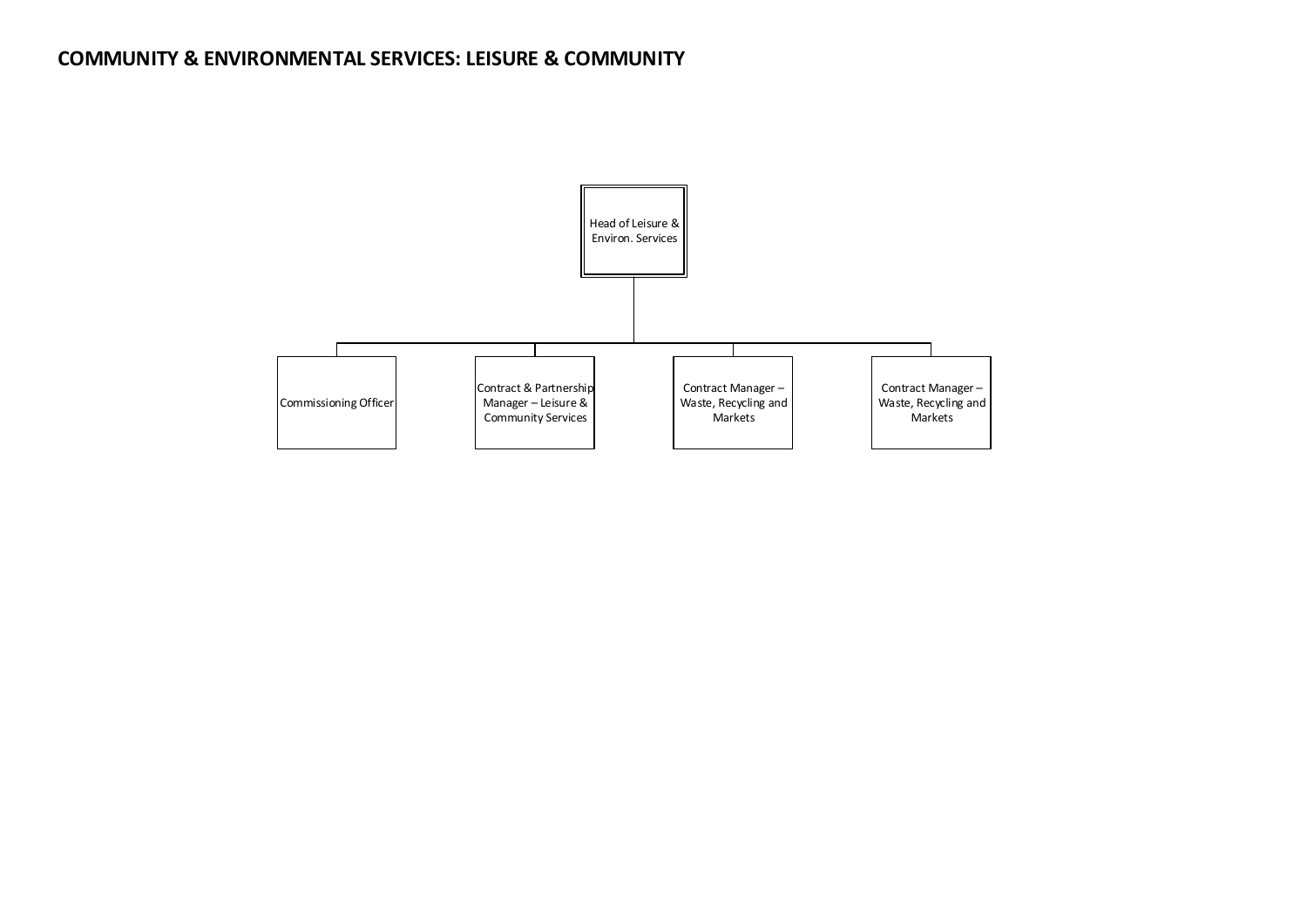## **COMMUNITY & ENVIRONMENTAL SERVICES: PARKS, OPENS SPACES & PROJECTS**

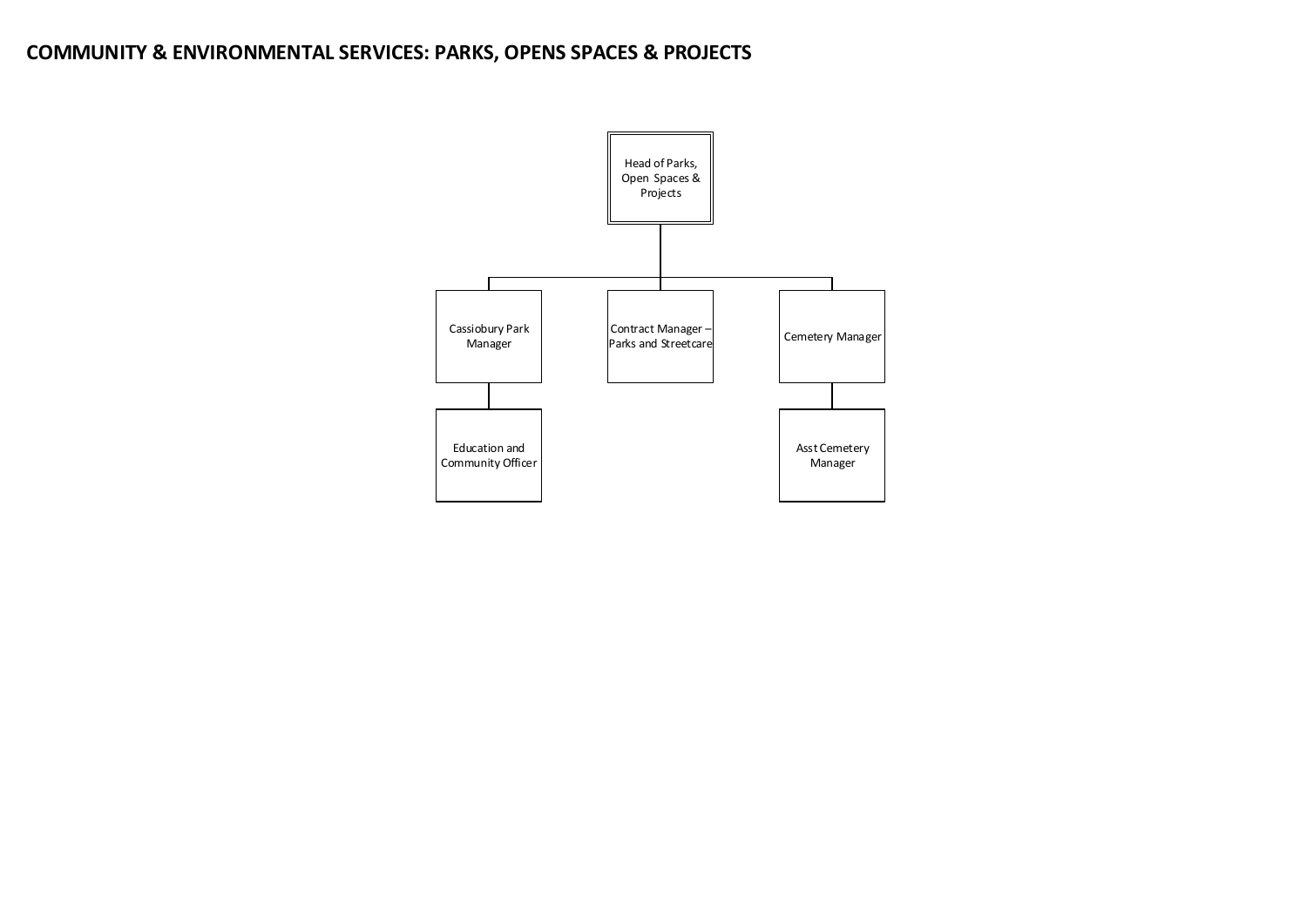#### **CORPORATE STRATEGY & COMMUNICATIONS**

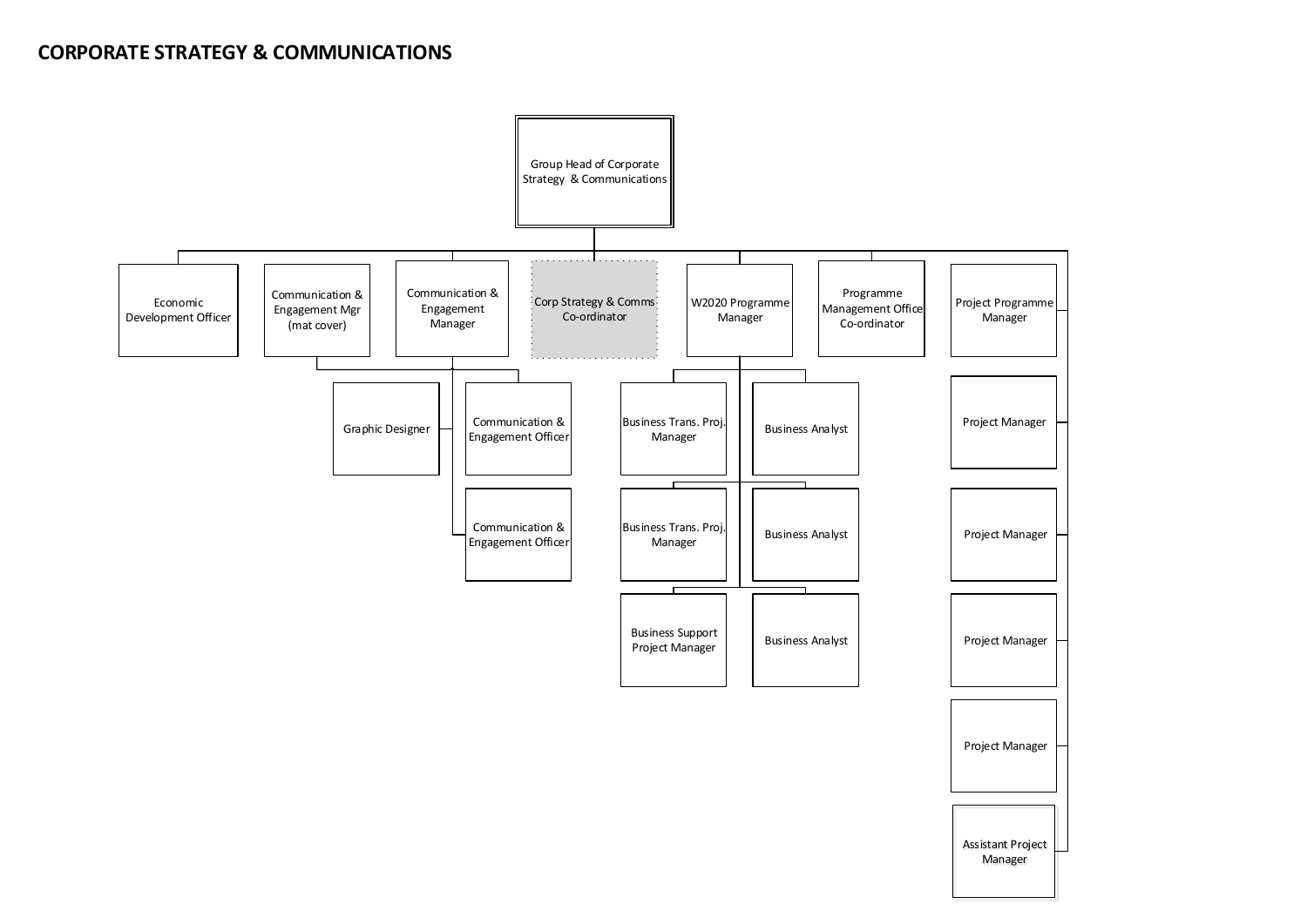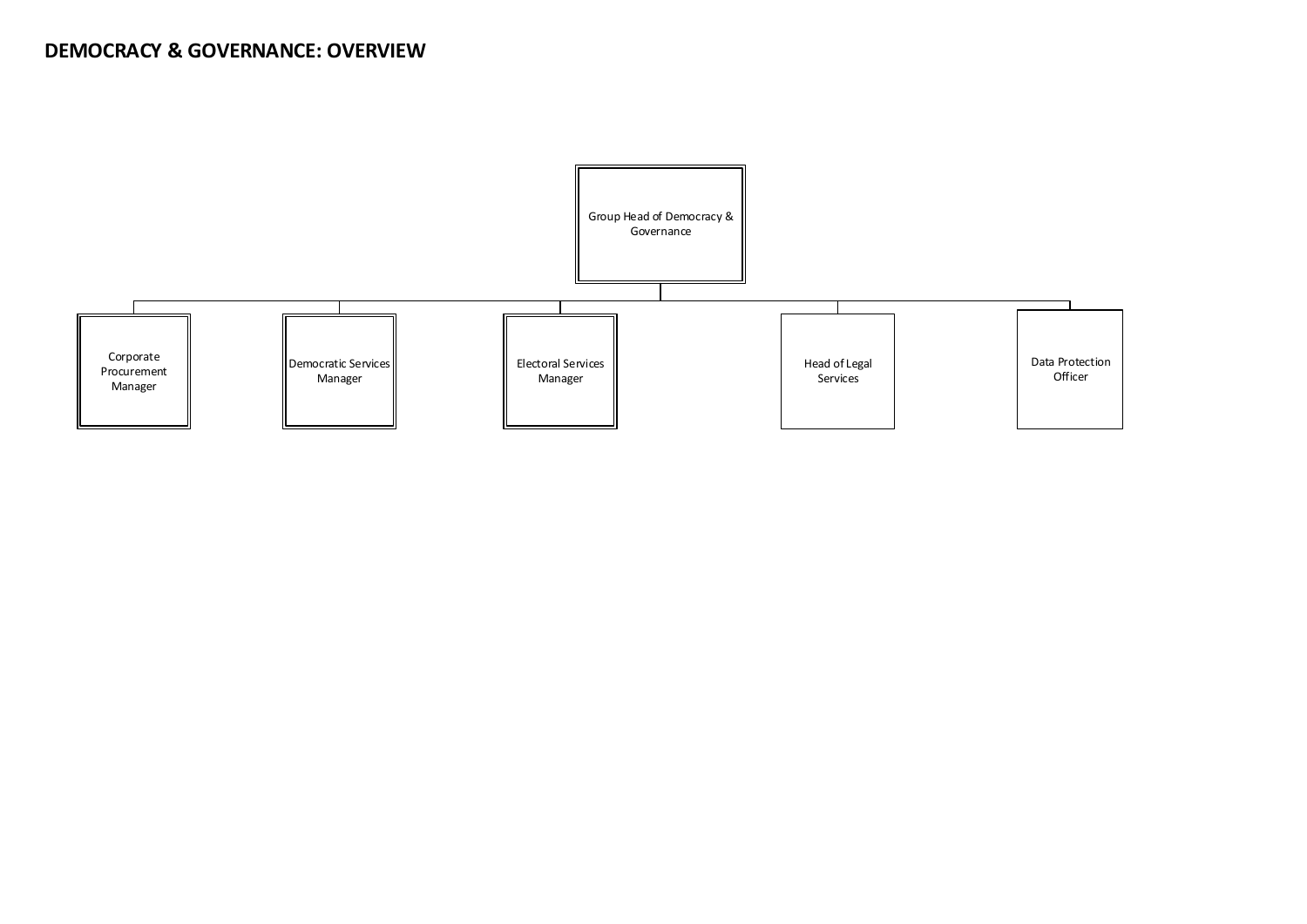## **DEMOCRACY & GOVERNANCE: DEMOCRATIC SERVICES**



**DEMOCRACY & GOVERNANCE: ELECTIONS**

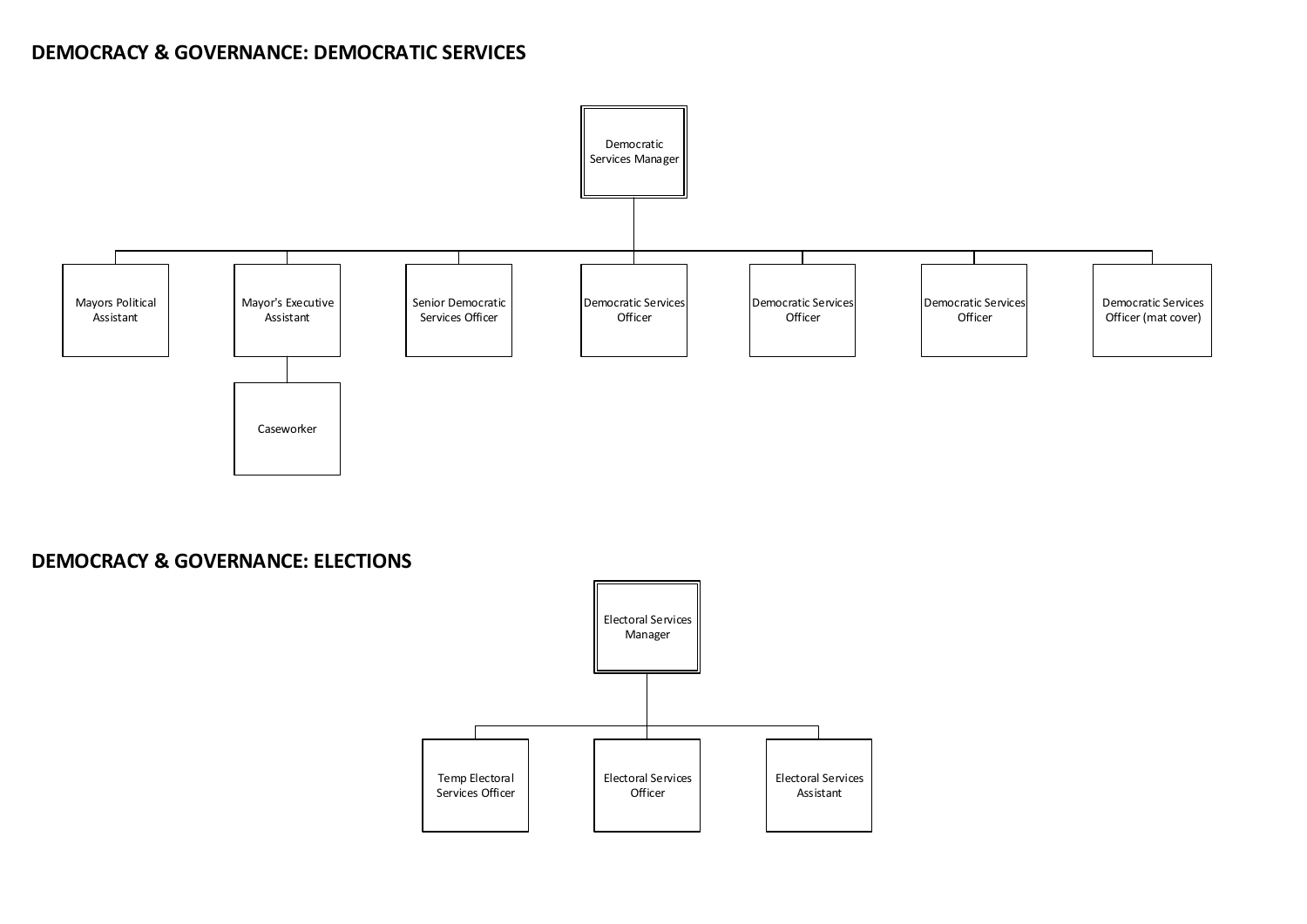## **DEMOCRACY & GOVERNANCE: LEGAL & DEMOCRATIC SERVICES**

<span id="page-15-0"></span>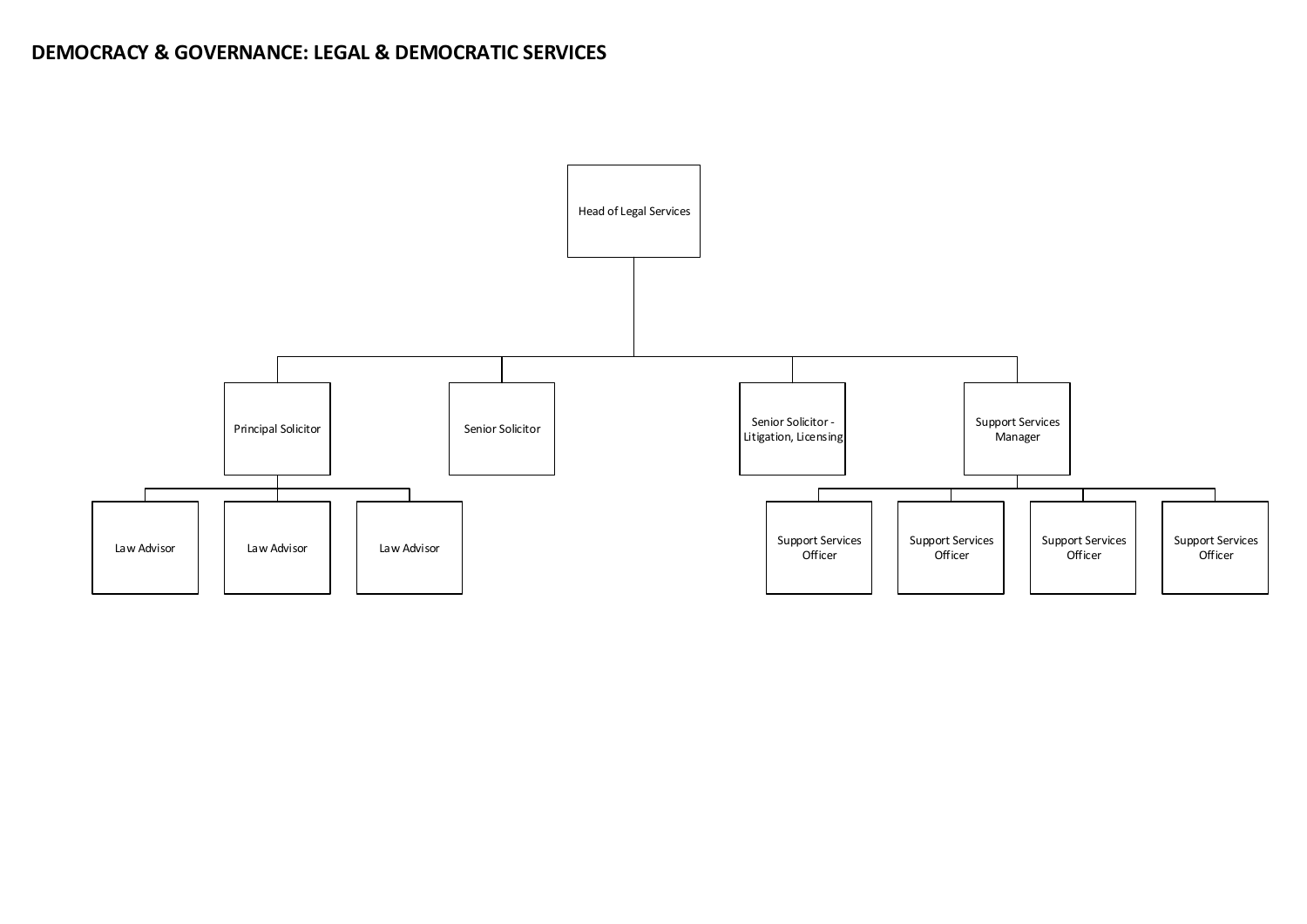# **FINANCE (LEAD AUTHORITY): OVERVIEW**

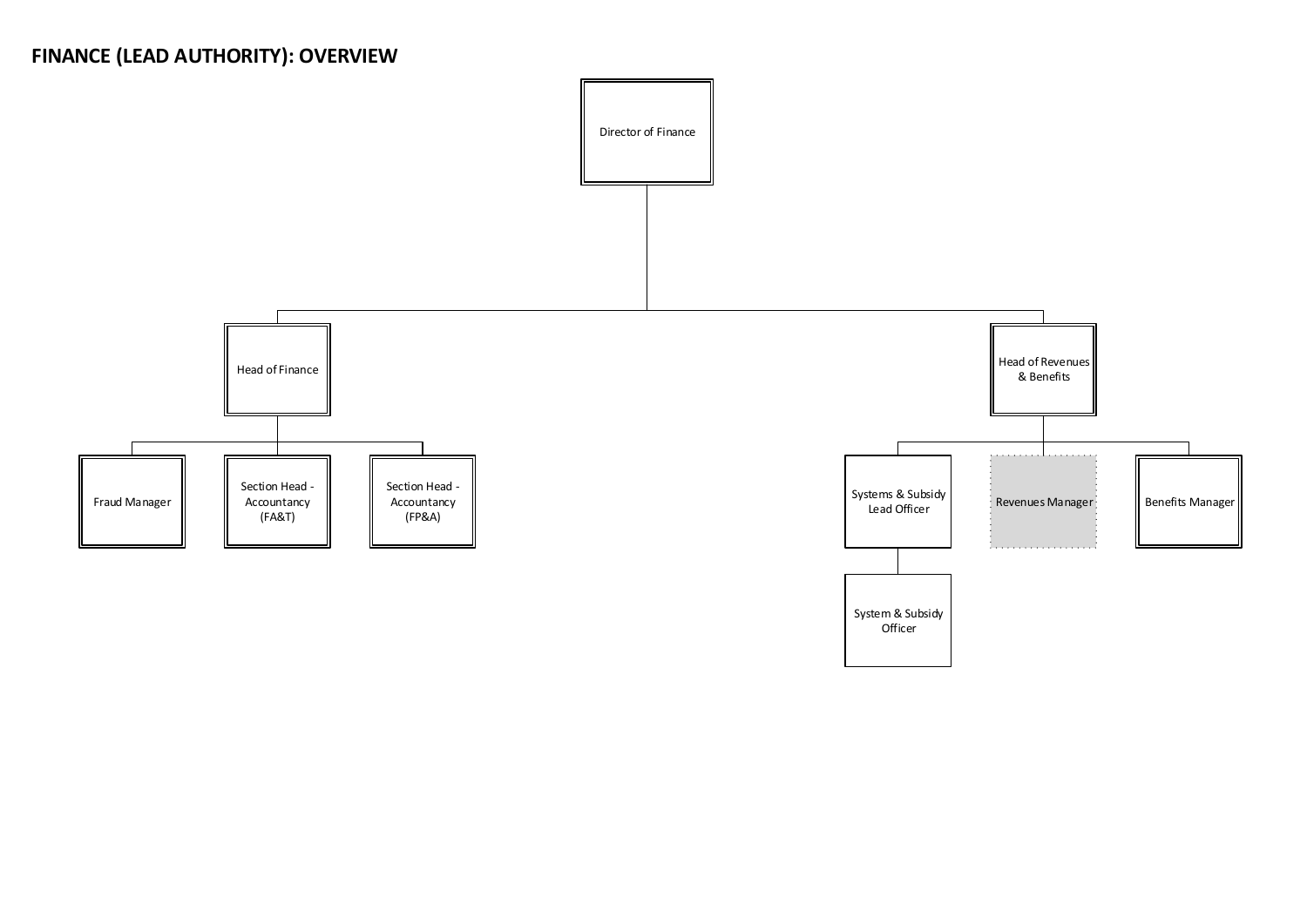## **FINANCE (LEAD AUTHORITY)**

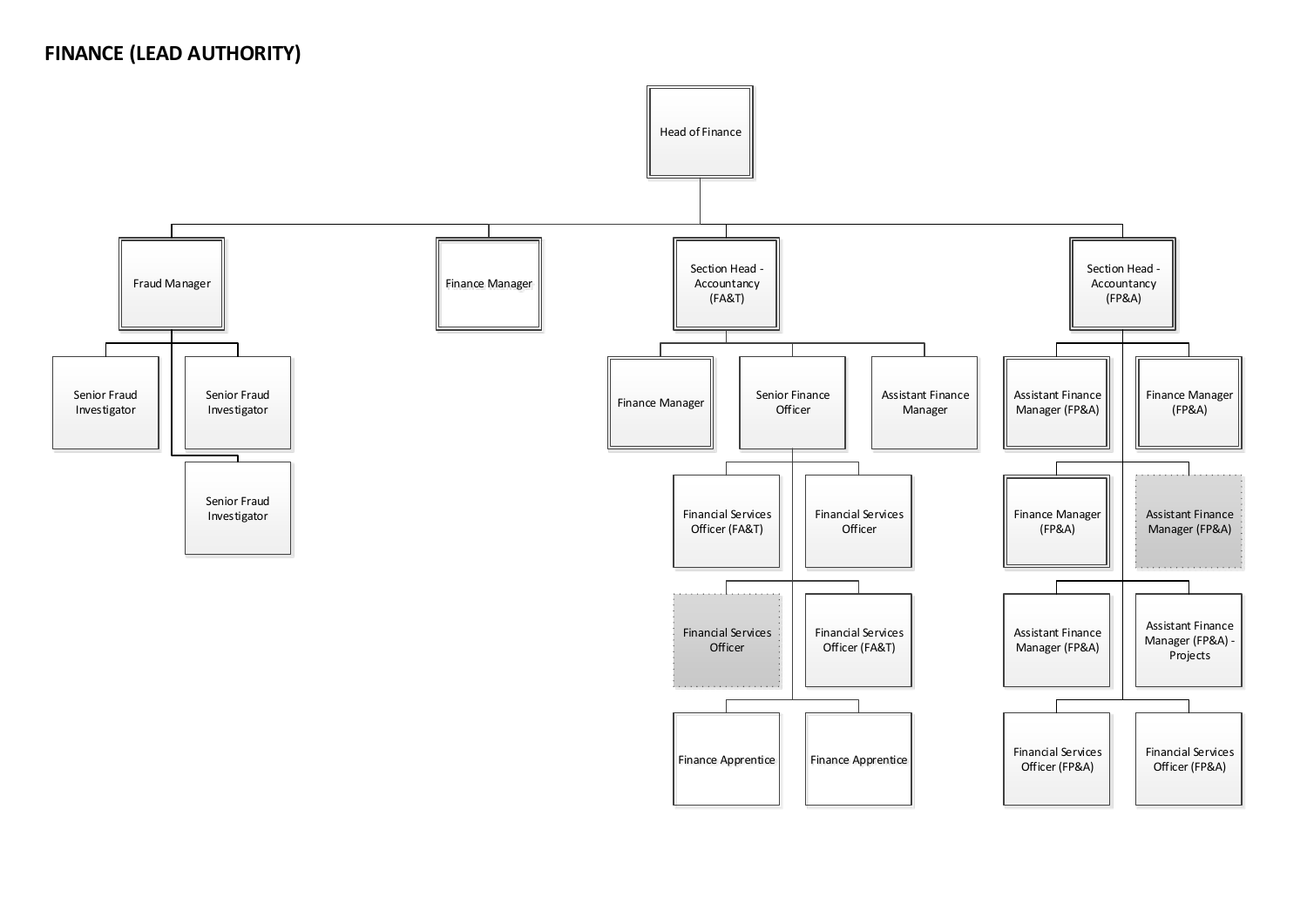<span id="page-18-0"></span>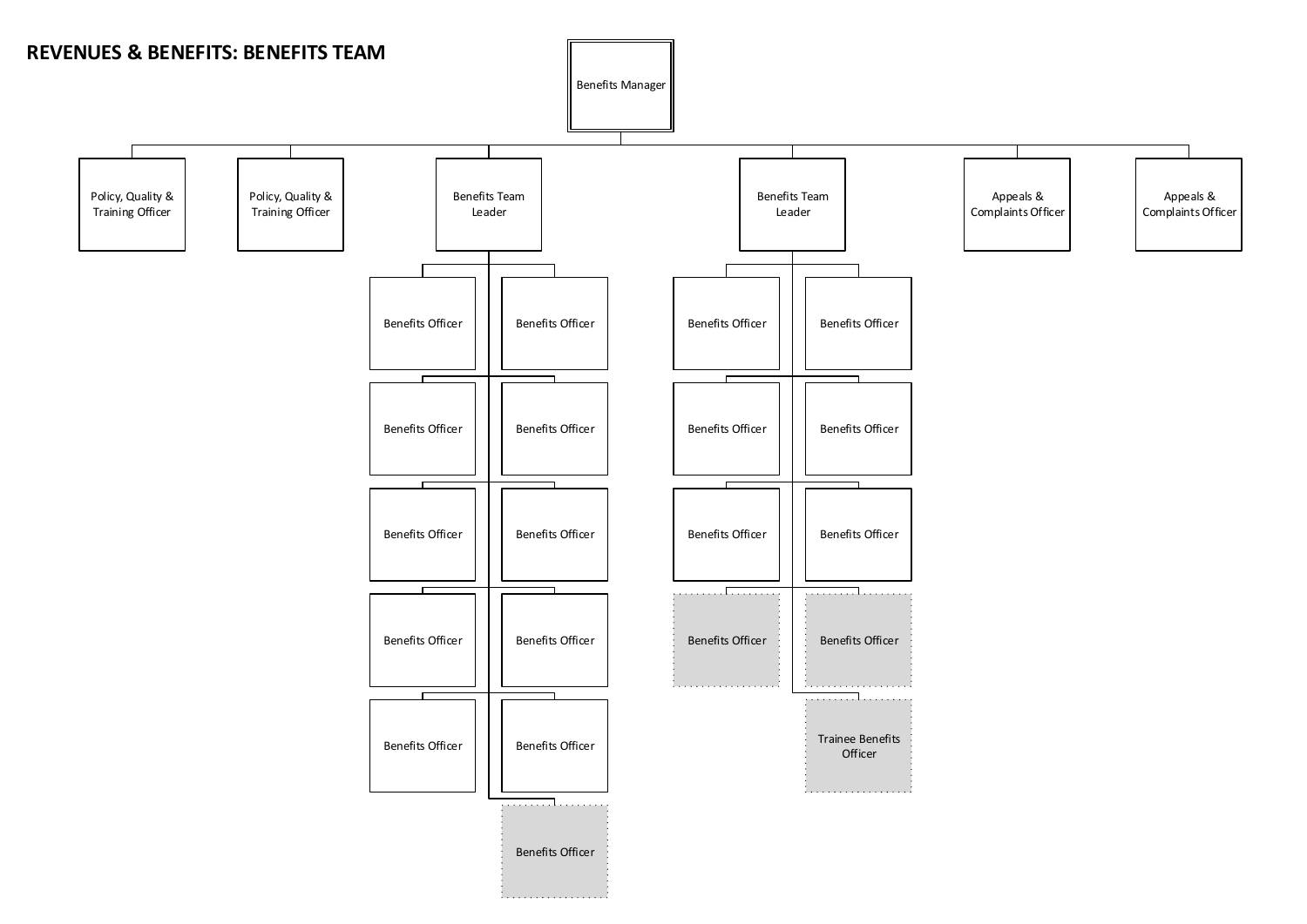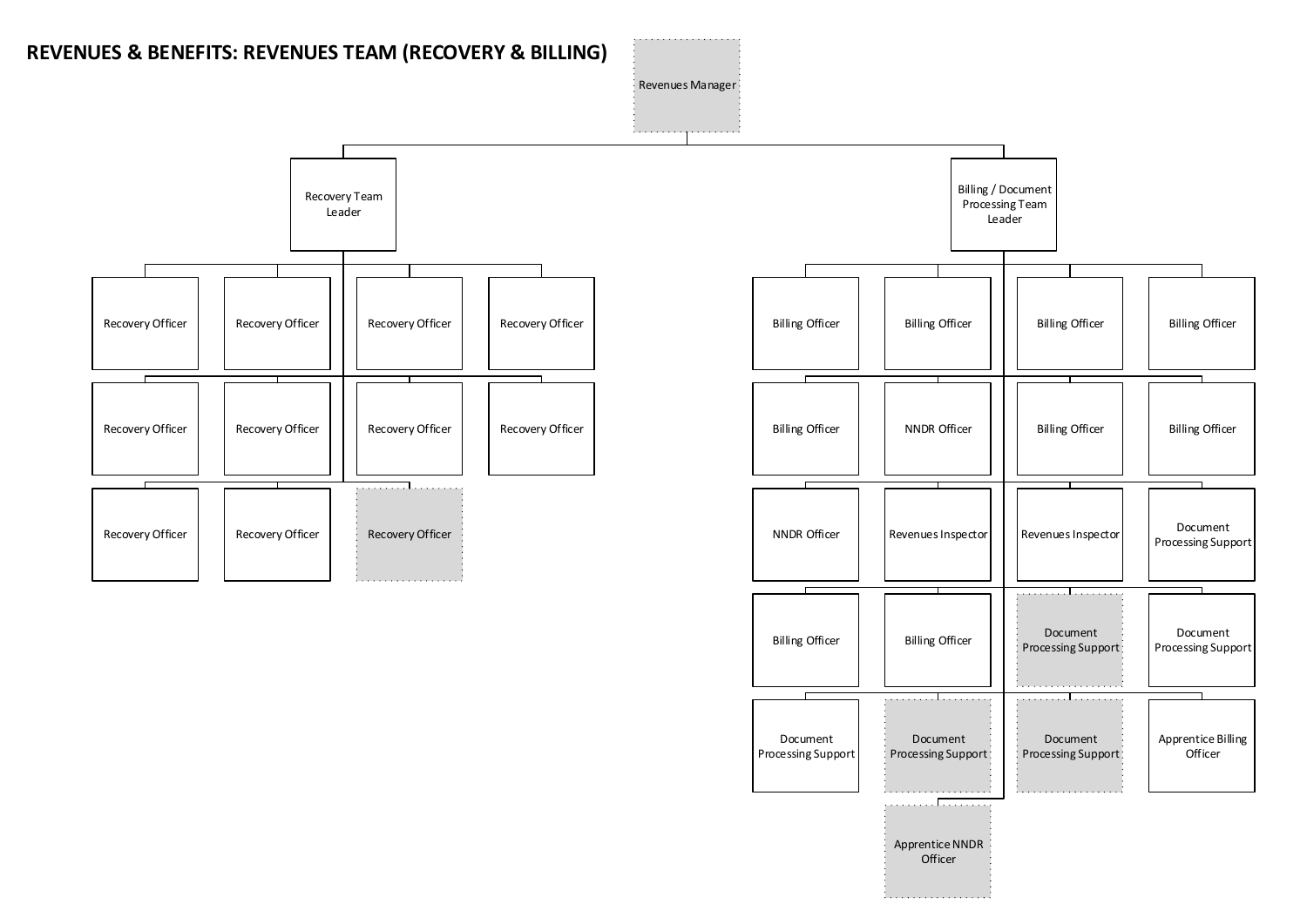# **HUMAN RESOURCES (LEAD AUTHORITY)**

<span id="page-20-0"></span>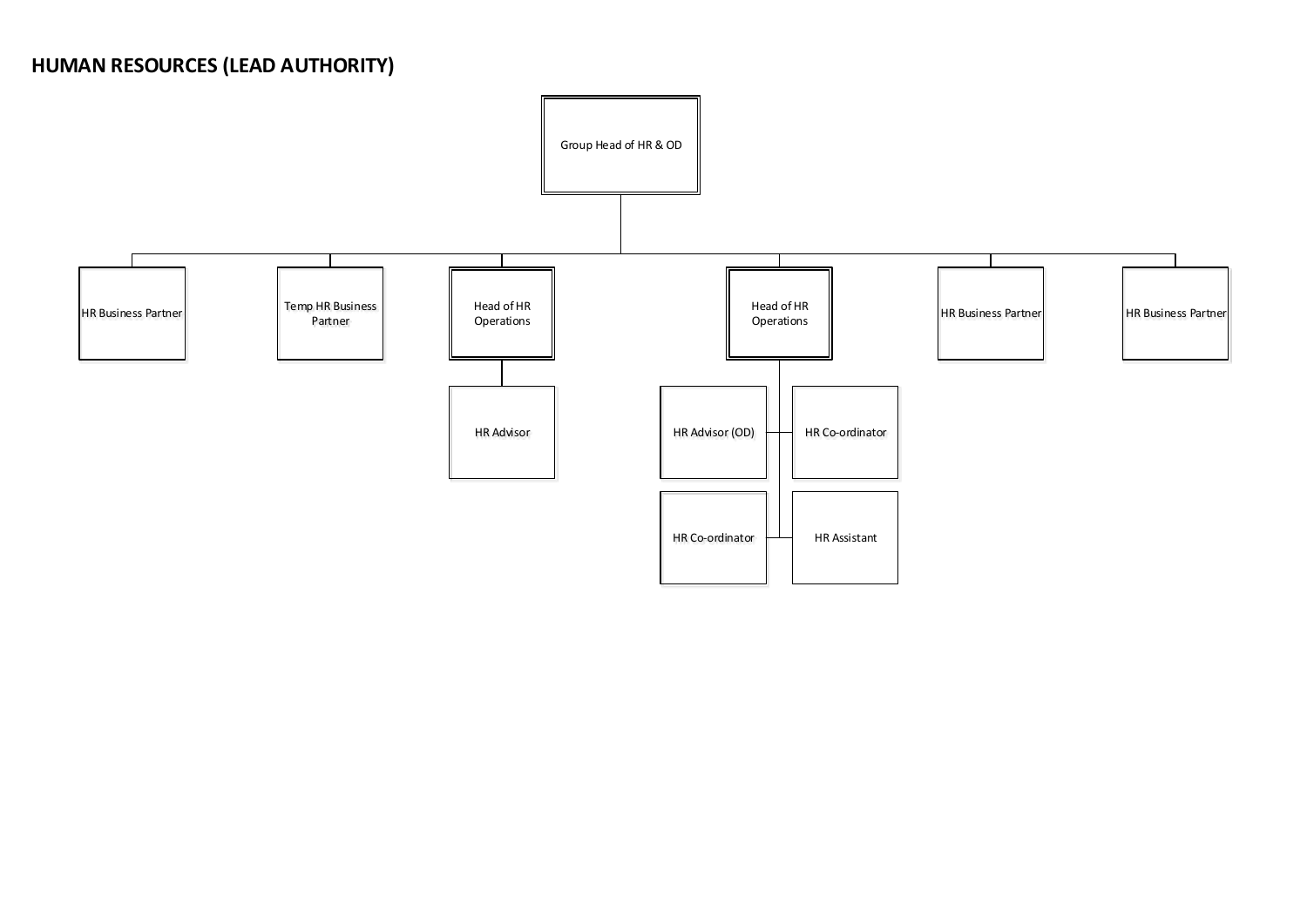## **SERVICE TRANSFORMATION: OVERVIEW**

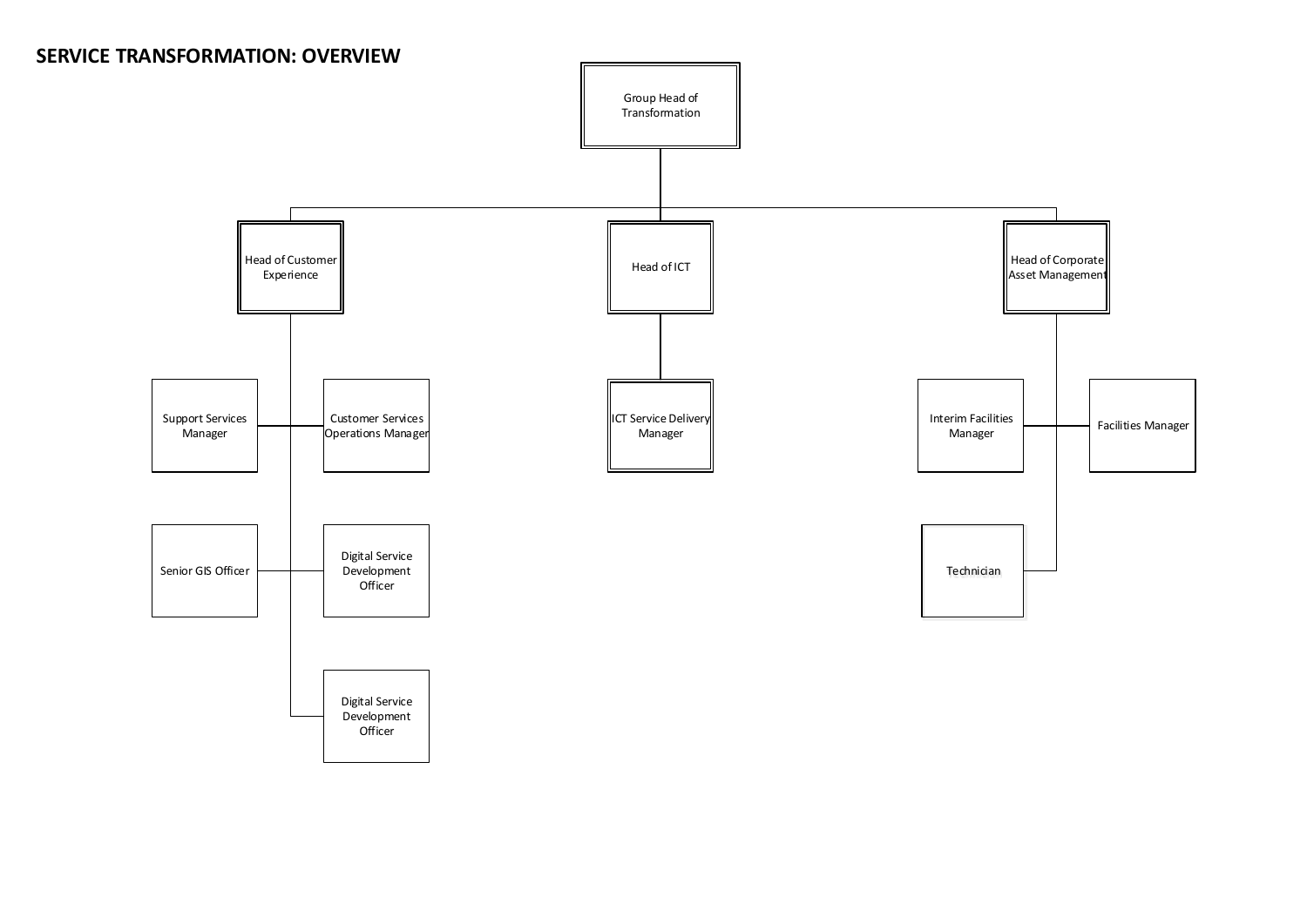#### **SERVICE TRANSFORMATION: CUSTOMER SERVICE**

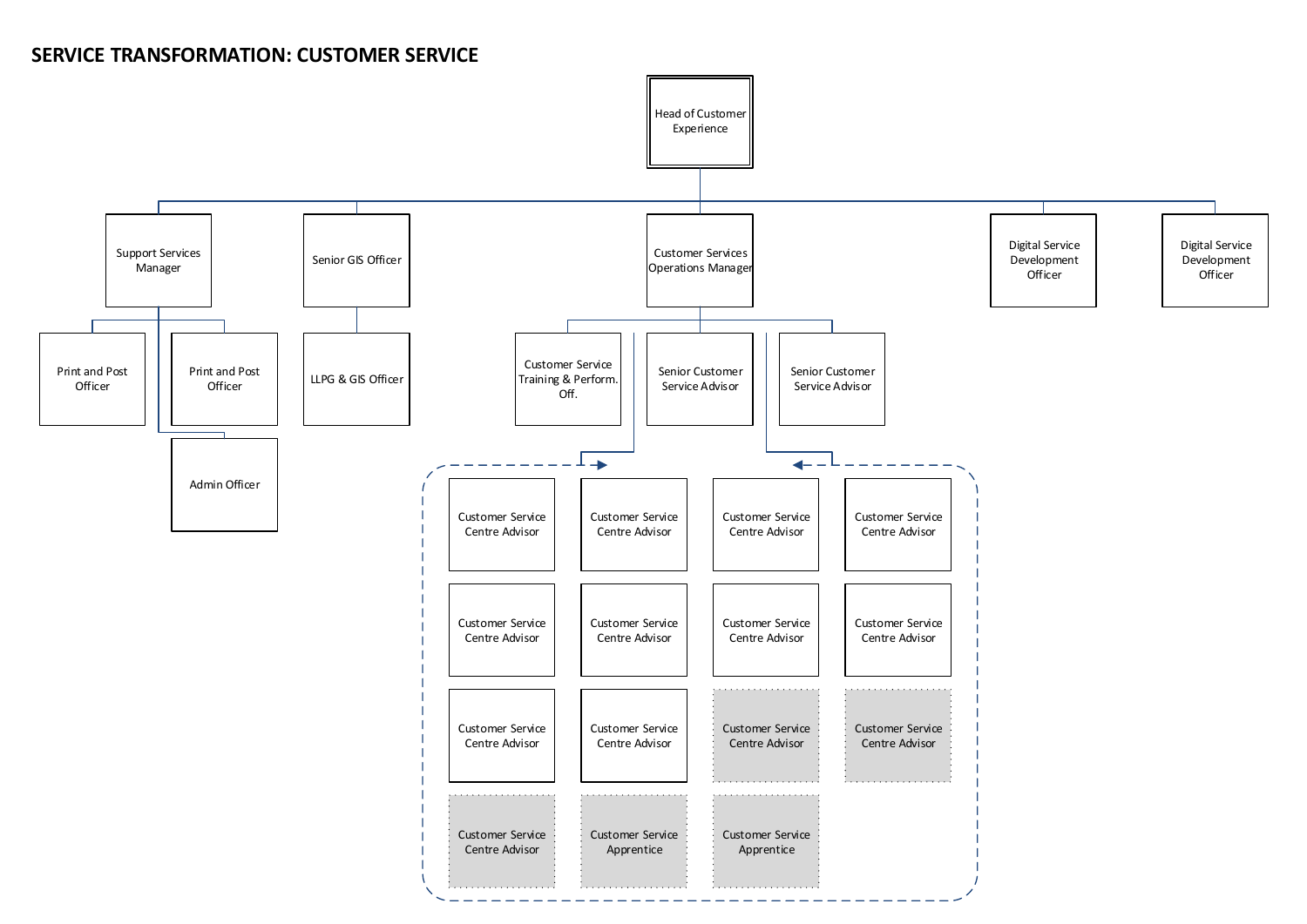#### **SERVICE TRANSFORMATION: ICT**

<span id="page-23-1"></span><span id="page-23-0"></span>